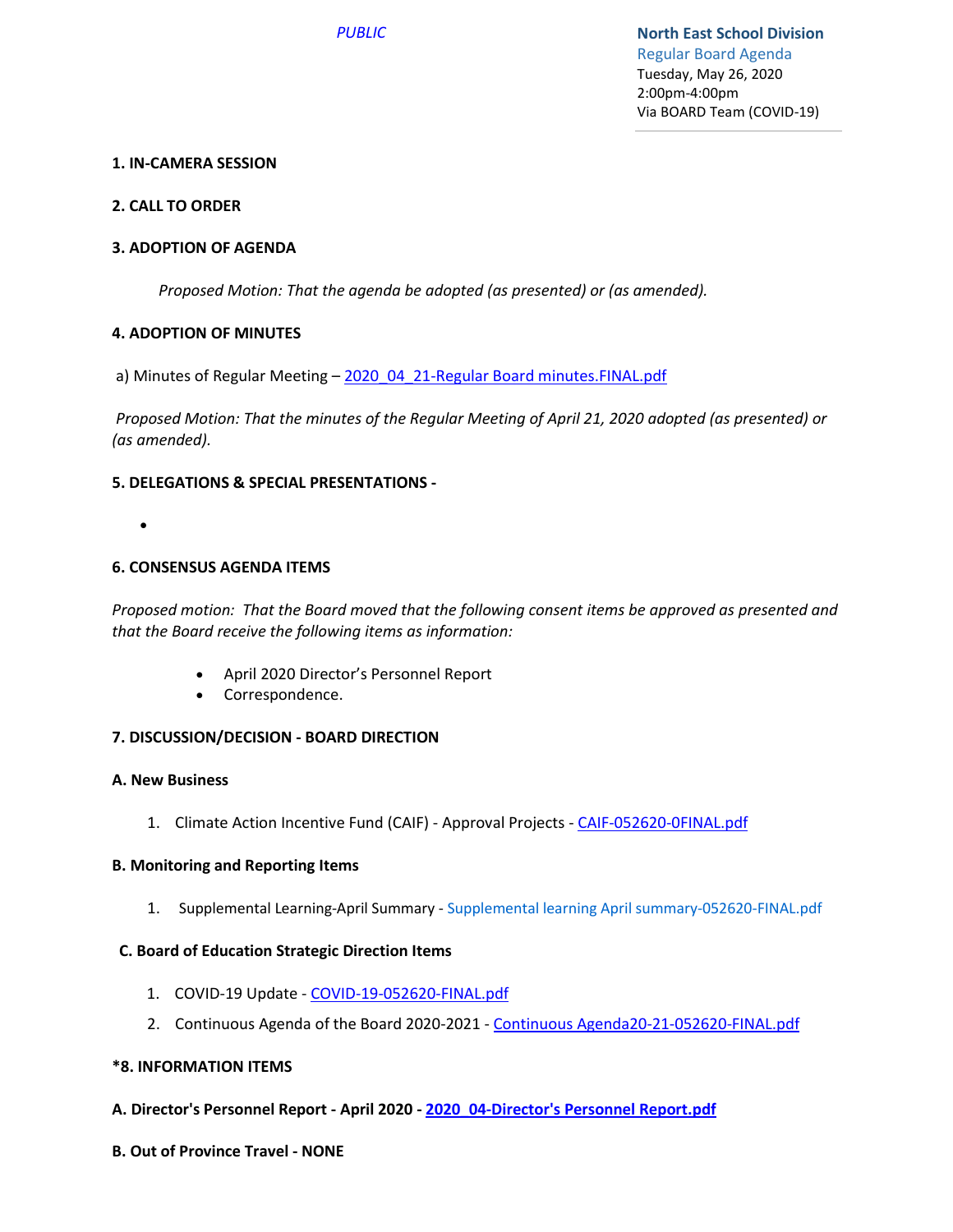**North East School Division** Regular Board Agenda Tuesday, May 26, 2020 2:00pm-4:00pm Via BOARD Team (COVID-19)

#### **C. CONFIDENTIAL Student Suspensions -** NONE

#### **D**. **Administrative Procedures** - NONE

#### **\*9. CORRESPONDENCE** –

- o MoE-School\_Division\_Funding-050720.pdf
- o MoE-SD Savings Covid-19-052020.pdf
- o RCurrie Ltr-050720.pdf
- o MoE-DMO Staffing Update-052120.pdf
- o Carrot River Announcement Letter-042420.pdf

#### **10. SASKATCHEWAN SCHOOL BOARDS ASSOCIATION - 2019-2020 SSBA**

- o SSBA-CPE\_Award-050520.pdf
- o SSBA Resolutions Update-050520.pdf
- o SSBA-2020 School Board Elections Information.pdf

#### **11. IDENTIFICATION OF EMERGENT ITEMS FOR NEXT MEETING**

- **12. ADJOURNMENT**
- **13. TEN-MINUTE RECESS AND MEDIA INTERVIEWS (if necessary)**
- **14. CLOSED SESSION ROUNDTABLE AND MEETING REVIEW**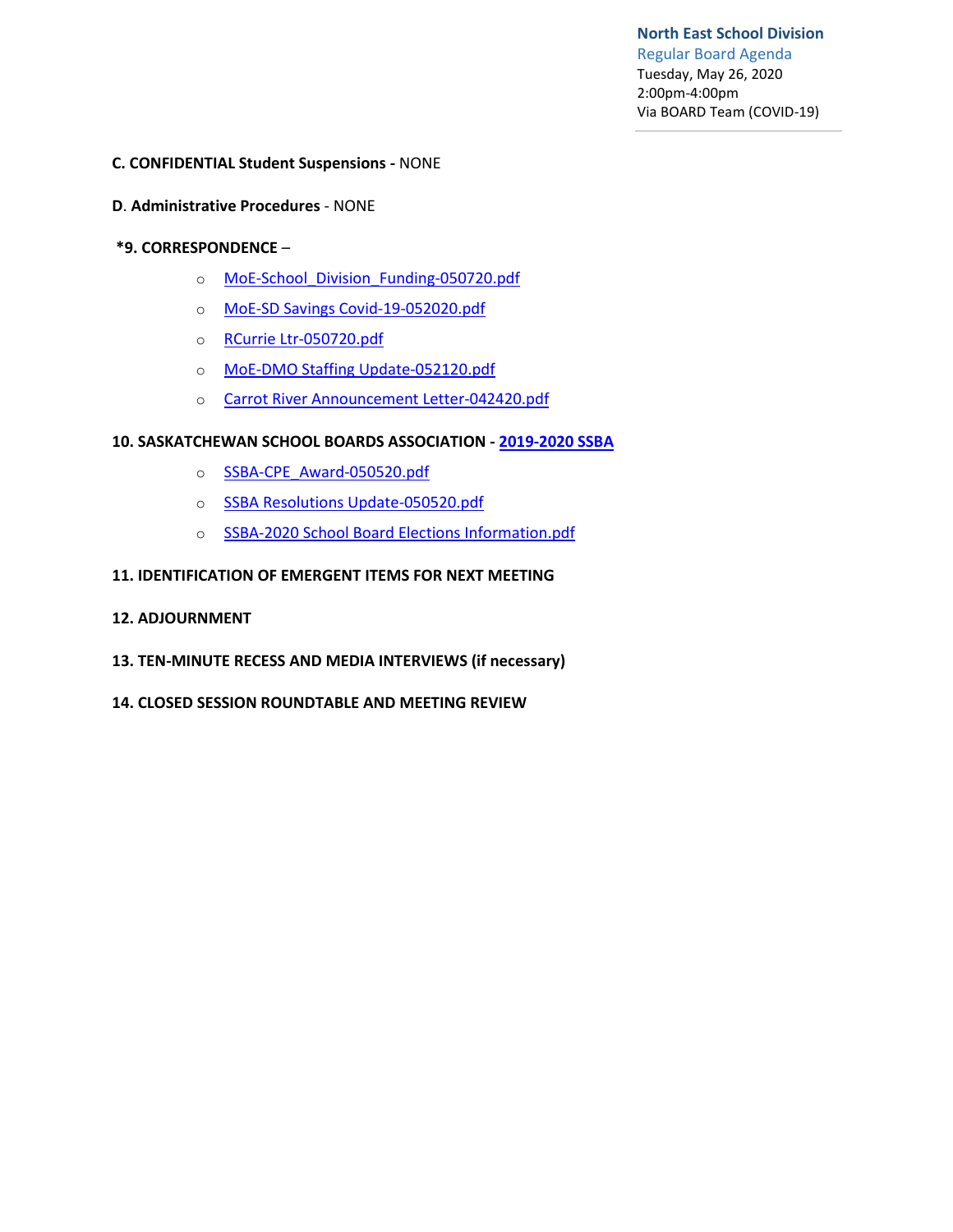**MINUTES OF A MEETING:** of the Board of Education of the North East School Division No. 200 of Saskatchewan, held on Tuesday, April 21, 2020 at 2:00pm via Microsoft Teams due to the COVID-19 pandemic.

#### **PRESENT:**

| <b>Michael Botterill</b> | Lori Kidnev          | Director of Education:                 | Don Rempel |
|--------------------------|----------------------|----------------------------------------|------------|
| Linda Erickson           | Ted Kwiatkowski      | Supt. of Business Admin.: Wanda McLeod |            |
| <b>Bob Gagné</b>         | Luke Perkins - Chair |                                        |            |
| Richard Hildebrand       | Marla Walton         |                                        |            |

#### **CALL TO ORDER** – 2:00 pm.

#### **ADOPTION OF AGENDA**

2020-04-32 M. Walton moved that the agenda be adopted as presented. *CARRIED*

#### **MINUTES**

2020-04-33 T. Kwiatkowski moved that the minutes of the Regular Board Meeting held on March 31, 2020 be adopted as presented. *CARRIED* 

#### **SPECIAL PRESENTATION:**

 **Mark Jensen, Coordinator of Continuous Improvement and Reporting – April 2020 Wall Walk**

#### **CONSENSUS ITEMS**

2020-04-34 L. Erickson moved that the Board approve the following consent items as presented and that the Board receive the following items as information: *CARRIED* 

Correspondence.

#### **NEW BUSINESS**

- 2020-04-35 M. Botterill moved that the Board approve the amendment of the contract of employment of the Director of Education to reflect an extension of the term to June 30, 2022. *CARRIED*
- 2020-04-36 R. Hildebrand moved that the North East School Division Board of Education receive the April 2020 supplemental learning update as presented. *CARRIED*

#### **MONITORING AND REPORTING ITEMS**

- 2020-04-37 L. Kidney moved that the Board approve, as a monitoring report, the April 2020 Wall Walk for the key data sets of the North East School Division for the time period of January 31, 2020 to April 21, 2020. *CARRIED*
- 2020-04-38 R. Hildebrand moved that the Board accept the financial report for the six months ending February 29, 2020. *CARRIED*

#### **STRATEGIC DIRECTION ITEMS**

Administration provided information about the next steps involved in the construction of new kindergarten to grade twelve school in Carrot River that was approved by the province on March 18, 2020.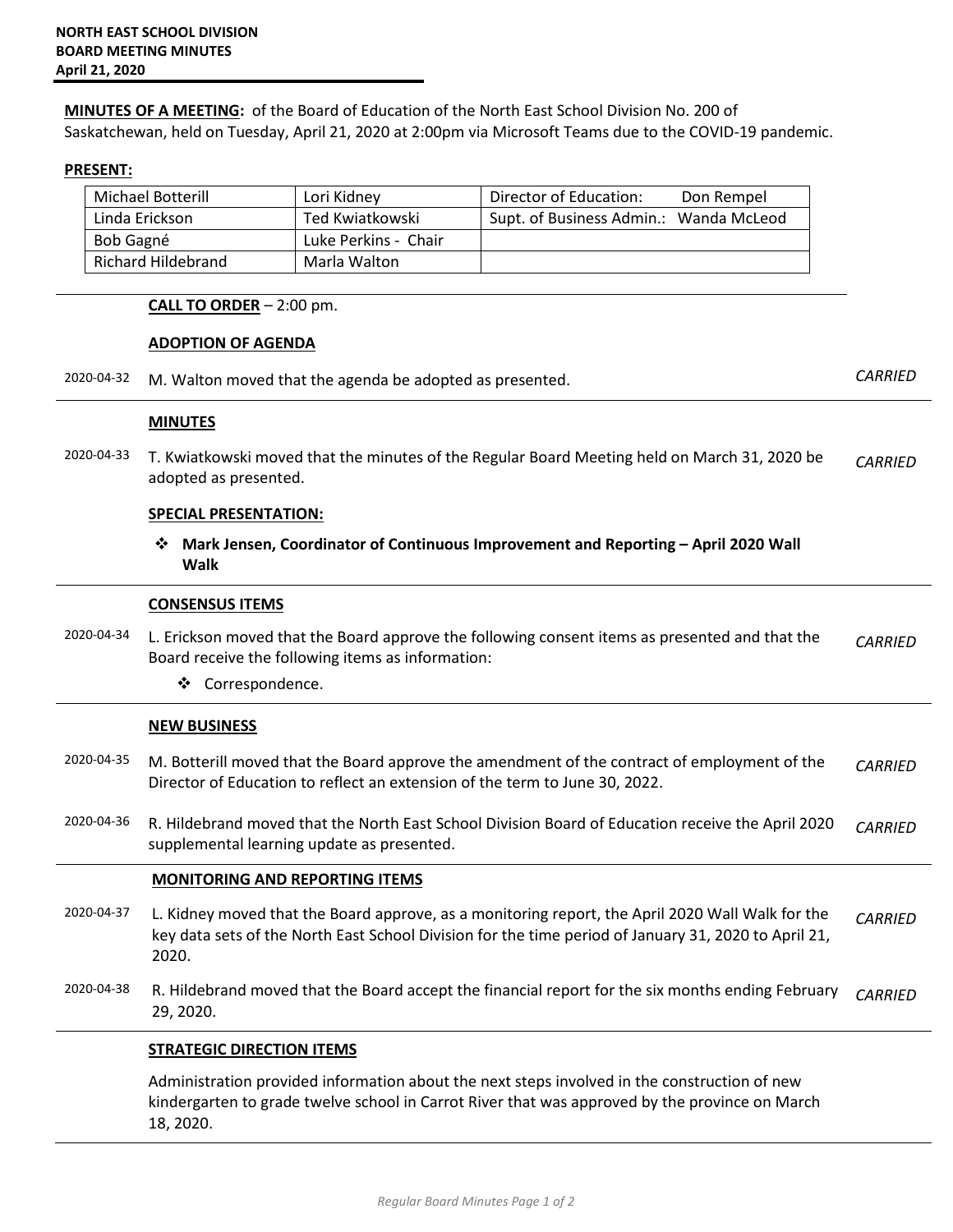#### **ADJOURNMENT**

2020-04-39 B. Gagné moved that the Board Meeting adjourn at 3:20pm *CARRIED* 

\_\_\_\_\_\_\_\_\_\_\_\_\_\_\_\_\_\_\_\_\_\_\_\_ \_\_\_\_\_\_\_ \_\_\_\_\_\_\_\_\_\_\_\_\_\_\_\_\_\_\_\_\_\_\_\_ \_\_\_\_\_\_ \_

Board Chairperson **Superintendent of Business Administration**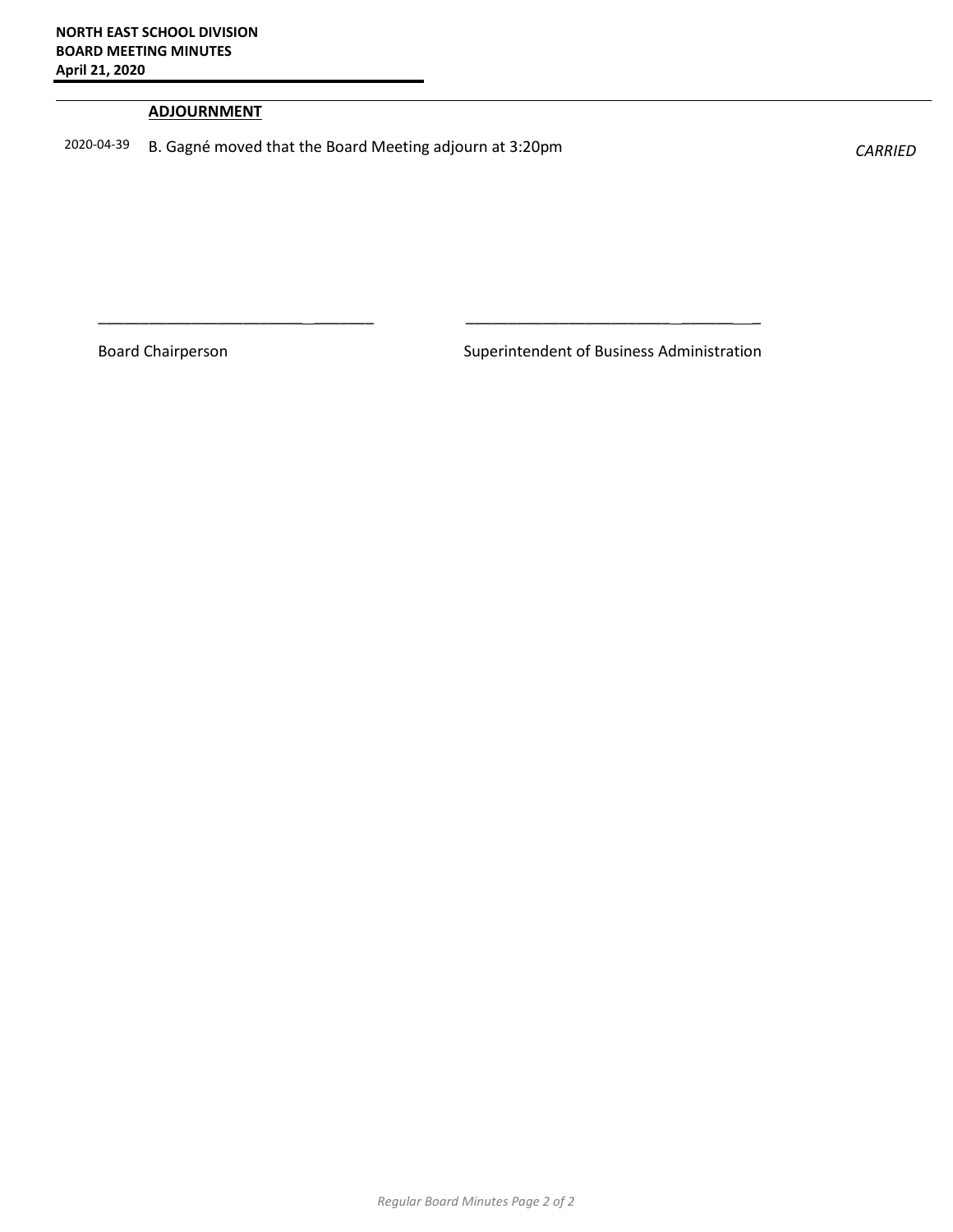

## **NESD Board of Education**

## **Meeting Date: May 26, 2020 Topic: Climate Action Incentive Fund**

| <b>MEETING</b>                | <b>AGENDA ITEM</b>                   | <b>INTENT</b>        |
|-------------------------------|--------------------------------------|----------------------|
| $\boxtimes$ Board Meeting     | $\boxtimes$ New Business             | $\Box$ Information   |
| $\Box$ Committee of the Whole | $\Box$ Board Strategic Direction     | $\boxtimes$ Decision |
|                               | $\Box$ Monitoring or Reporting Items | $\square$ Discussion |
|                               | $\Box$ Information Items             |                      |
|                               | $\Box$ Correspondence                |                      |

#### **BACKGROUND**

On April 1, 2019, the Government of Canada imposed a federal carbon tax that increased the pricing of the power, natural gas and fuel of the school division. When this new tax was announced, the Government of Canada also announced that school divisions would receive a rebate as a result of the new tax.

#### **CURRENT STATUS**

Climate Action Incentive Fund (CAIF) is a new Environment and Climate Change Canada Program funded from the proceeds of the federal carbon pollution taxing system. Programming is available in Saskatchewan, Manitoba, Ontario, and New Brunswick, where provinces have not committed to their own carbon pollution pricing systems.

The CAIF Funding Allocation for the North East School Division is \$347,059.

Administration would like to include the following projects in the application from the North East School Division for CAIF funding:

- Roof replacement at LP Miller Comprehensive School
- Roof replacement at Tisdale Middle and Secondary School (auditorium)
- Replace the furnaces at Reynolds Elementary School. Energy efficient furnaces would be purchased and installed.

The total cost of the above projects exceeds the \$347,059 that will be provided by the CAIF. However, additional projects will be included in the application in the event one of the projects is not approved. This will save time which is important as all projects must be completed by March 31, 2021.

#### **RECOMMENDATION**

## **Proposed Board Motion:**

That the Board approve that the North East School Division include the following projects in the Climate Action Incentive Fund application:

- Roof replacement of sections 19 and 20 at LP Miller Comprehensive School;
- Roof replacement of section 1 at Tisdale Middle and Secondary School;
- Replace the furnaces at Reynolds Elementary School and install energy efficient furnaces.

| <b>PREPARED BY</b>                 | <b>DATE</b>  | <b>ATTACHMENTS</b> |
|------------------------------------|--------------|--------------------|
| Wanda McLeod, Superintendent of    |              |                    |
| <b>Business Administration</b>     | May 15, 2020 |                    |
| Jeff Zenner, Manager of Facilities |              |                    |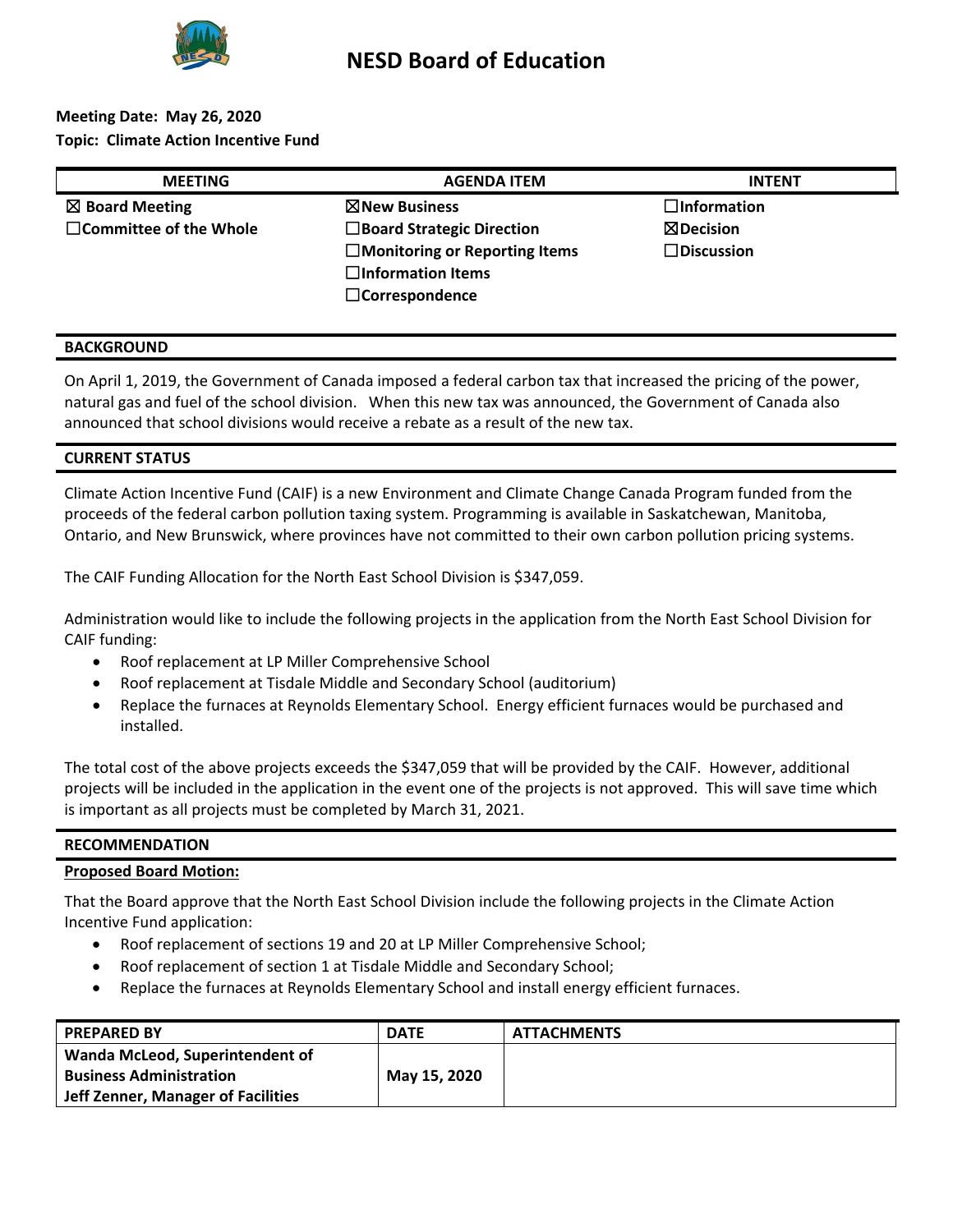

# **Meeting Date: May 26, 2020**

**Topic: Supplemental Learning School Profile at April 9, 2020**

| <b>MEETING</b>                 | <b>AGENDA ITEM</b>                                                                           | <b>INTENT</b>          |
|--------------------------------|----------------------------------------------------------------------------------------------|------------------------|
| $\boxtimes$ Board Meeting      | ⊠New Business                                                                                | ⊠Information           |
| $\Box$ Committee of the Whole  | $\Box$ Board Strategic Direction                                                             | $\Box$ Decision        |
| $\Box$ Audit Committee Meeting | $\square$ Monitoring or Reporting Items<br>$\Box$ Information Items<br>$\Box$ Correspondence | $\boxtimes$ Discussion |

#### **BACKGROUND**

On March 16, 2020 the Premier in consultation with the Chief Medical Officer of Saskatchewan issued a directive that classes be cancelled indefinitely and that schools should begin to wind down and close by the end of the day on Thursday March 19. A provincial Response Planning Team (RPT)was established to guide the Saskatchewan education sector though the pandemic. On March 18, the RPT made the decision to send all but essential staff home until March 30, 2020 and pause the education sector until a sector wide approach to education continuity could be developed.

Beginning on Monday March 30, 2020 teachers began collecting information from students and parents in regard to supplemental learning opportunities. Parents can choose to participate in supplemental learning or opt out without an academic penalty being applied to students who wish not to continue in teacher supported learning. Many teachers, depending on readiness, began providing learning opportunities to students before the spring break, and some teachers engaged the planning of materials and management systems for the delivery of supplemental learning to resume after the spring break.

On Thursday April 9, principals provided the director of education a summary of the number of students and families that had been contacted by the school as well as a summary of the number of students continuing in supplemental learning by grade and by course/subject in grades 10-12.

Beginning the week of April 20, 2020 schools monitor the frequency of contact with students and teachers will be monitoring student progress and achievement of those students who choose the opportunity for supplemental learning.

#### **CURRENT STATUS**

The weekly summary of supplemental learning contacts has been provided for board review.

#### **RECOMMENDATION**

| <b>PREPARED BY</b>                | <b>DATE</b>  | <b>ATTACHMENTS</b> |
|-----------------------------------|--------------|--------------------|
| Don Rempel, Director of Education | May 25, 2020 | Week Four summary  |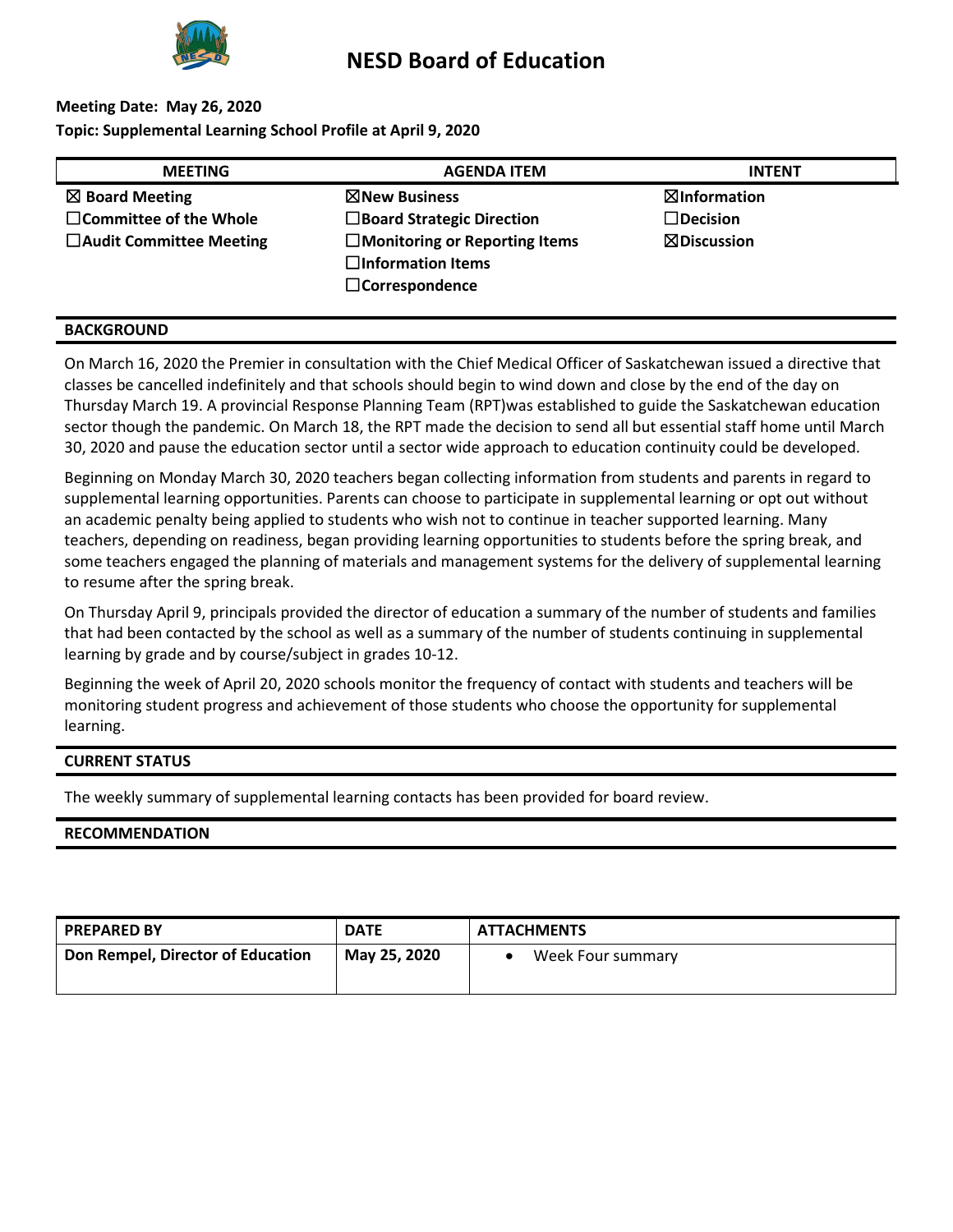| <b>School</b>              |                         |                | April 27- May 1 |            | <b>May 4-8</b> |            |           |            | May 11-15  |           |
|----------------------------|-------------------------|----------------|-----------------|------------|----------------|------------|-----------|------------|------------|-----------|
|                            | Sub-Sheet               | $\mathbf{0}$   | $1 - 2$         | $3 +$      | $\bf{0}$       | $1 - 2$    | $3 +$     | $\bf{0}$   | $1 - 2$    | $3 +$     |
| <b>Arborfield</b>          | Arborfield              | 51             | 60              | 35         | 63             | 44         | 36        | 58         | 44         | 31        |
| <b>Bjorkdale</b>           | <b>Biorkdale</b>        | 15             | 51              | 24         | 21             | 46         | 28        | 16         | 45         | 27        |
|                            | Brunswick (A-Ki)        | 10             | 62              | 121        | 13             | 66         | 116       | 15         | 83         | 90        |
| <b>Brunswick</b>           | Brunswick (Ko-W)        | $\overline{4}$ | 28              | 73         | 6 <sup>1</sup> | 38         | 61        | 11         | 37         | 60        |
|                            | Total                   | 14             | 90              | 194        | 19             | 104        | 177       | 26         | 120        | 150       |
|                            | CPES (B-Pa)             | 21             | 85              | 70         | 26             | 89         | 61        | 32         | 87         | 56        |
| <b>CPES</b>                | CPES (Pi-W)             | 33             | 155             | 42         | 51             | 109        | 40        | 37         | 150        | 49        |
|                            | Total                   | 54             | 240             | 112        | 77             | 198        | 101       | 69         | 237        | 105       |
| <b>CRES</b>                | <b>CRES</b>             | 13             | 33              | 44         | 11             | 32         | 47        | 10         | 37         | 48        |
| <b>CRJSHS</b>              | <b>CRJSHS</b>           | 69             | 259             | 176        | 64             | 276        | 121       | 63         | 208        | 108       |
| Gronlid                    | Gronlid                 | 12             | 12              | 13         | 14             | 12         | 11        | 12         | 5          | 11        |
|                            | HBCS (A-L)              | 26             | 195             | 125        | 55             | 178        | 116       | 62         | 161        | 99        |
| <b>HBCS</b>                | HBCS (M-Y)              | 47             | 212             | 135        | 35             | 177        | 102       | 39         | 199        | 75        |
|                            | Total                   | 73             | 407             | 260        | 90             | 355        | 218       | 101        | 360        | 174       |
|                            | LP Miller (A-C)         | 52             | 122             | 53         | 79             | 113        | 39        | 55         | 120        | 28        |
| <b>LP Miller</b>           | LP Miller (D-M)         | 39             | 146             | 80         | 21             | 150        | 86        | 14         | 106        | 80        |
|                            | LP Miller (N-Y)         | 71             | 144             | 68         | 89             | 139        | 53        | 94         | 110        | 53        |
|                            | Total                   | 162            | 412             | 201        | 189            | 402        | 178       | 163        | 336        | 161       |
| Maude Burke Maude Burke    |                         | 34             | 76              | 95         | 33             | 78         | 96        | 30<br>108  |            | 74        |
|                            | MUCC (A-Fa)             | 58             | 199             | 134        | 108            | 165        | 108       | 70         | 147        | 102       |
| <b>MUCC</b>                | MUCC (Fr-La)            | 51             | 285             | 175        | 72             | 271        | 144       | 65         | 239        | 134       |
|                            | MUCC (Li-T)             | 40             | 218             | 130        | 56             | 201        | 93        | 76         | 150        | 101       |
|                            | Total                   | 149            | 702             | 439        | 236            | 637        | 345       | 211        | 536        | 337       |
| <b>Naicam</b>              | Naicam                  | 72             | 120             | 88         | 93             | 116        | 67        | 101        | 112        | 79        |
| <b>NESD Online</b>         | <b>NESD Online</b>      | 57             | 70              | 16         | 61             | 60         | 21        | 46         | 46         | 18        |
|                            | PPCS (B-J)              | 19             | 56              | 41         | 26             | 42         | 36        | 31         | 22         | 17        |
| <b>PPCS</b>                | PPCS (K-W)              | 84             | 68              | 76         | 72             | 72         | 48        | 71         | 45         | 54        |
|                            | Total                   | 103            | 124             | 117        | 98             | 114        | 84        | 102        | 67         | 71        |
| Reynolds                   | Reynolds                | 14             | 125             | 165        | 25             | 130        | 149       | 16         | 100        | 147       |
| <b>Star City</b>           | <b>Star City</b>        | $\overline{7}$ | 56              | 27         | $\mathsf{q}$   | 55         | 27        | 6          | 31         | 17        |
|                            | TES (B-M)               | 55             | 71              | 90         | 73             | 72         | 71        | 81         | 57         | 76        |
| <b>TES</b>                 | <b>TES (O-Y)</b>        | 40             | 61              | 84         | 126            | 93         | 70        | 150        | 86         | 58        |
|                            | Total                   | 95<br>181      | 132<br>142      | 174<br>69  | 199            | 165        | 141<br>52 | 231<br>140 | 143<br>94  | 134       |
|                            | TMSS (A-K)              | 59             |                 |            | 142<br>130     | 135        | 90        |            |            | 32        |
| <b>TMSS</b>                | TMSS (L-Y)<br>Total     | 240            | 213<br>355      | 118<br>187 | 272            | 162<br>297 | 142       | 160<br>300 | 140<br>234 | 77<br>109 |
|                            |                         | 34             | 130             | 125        | 57             | 102        | 117       | 51         | 96         | 108       |
| Wagner<br><b>White Fox</b> | Wagner                  | 3              | 34              | 49         | $\mathbf 1$    |            |           |            |            | 3         |
| <b>WMS</b>                 | White Fox<br><b>WMS</b> | 50             |                 |            |                | 28         | 32        | 0          | 10         | 128       |
|                            |                         |                | 150             | 120        | 63             | 44         | 36        | 51         | 111        |           |
| <b>NESD</b>                | <b>NESD Total</b>       | 1321           | 3638            | 2661       | 1695           | 3295       | 2174      | 1663       | 2986       | 2040      |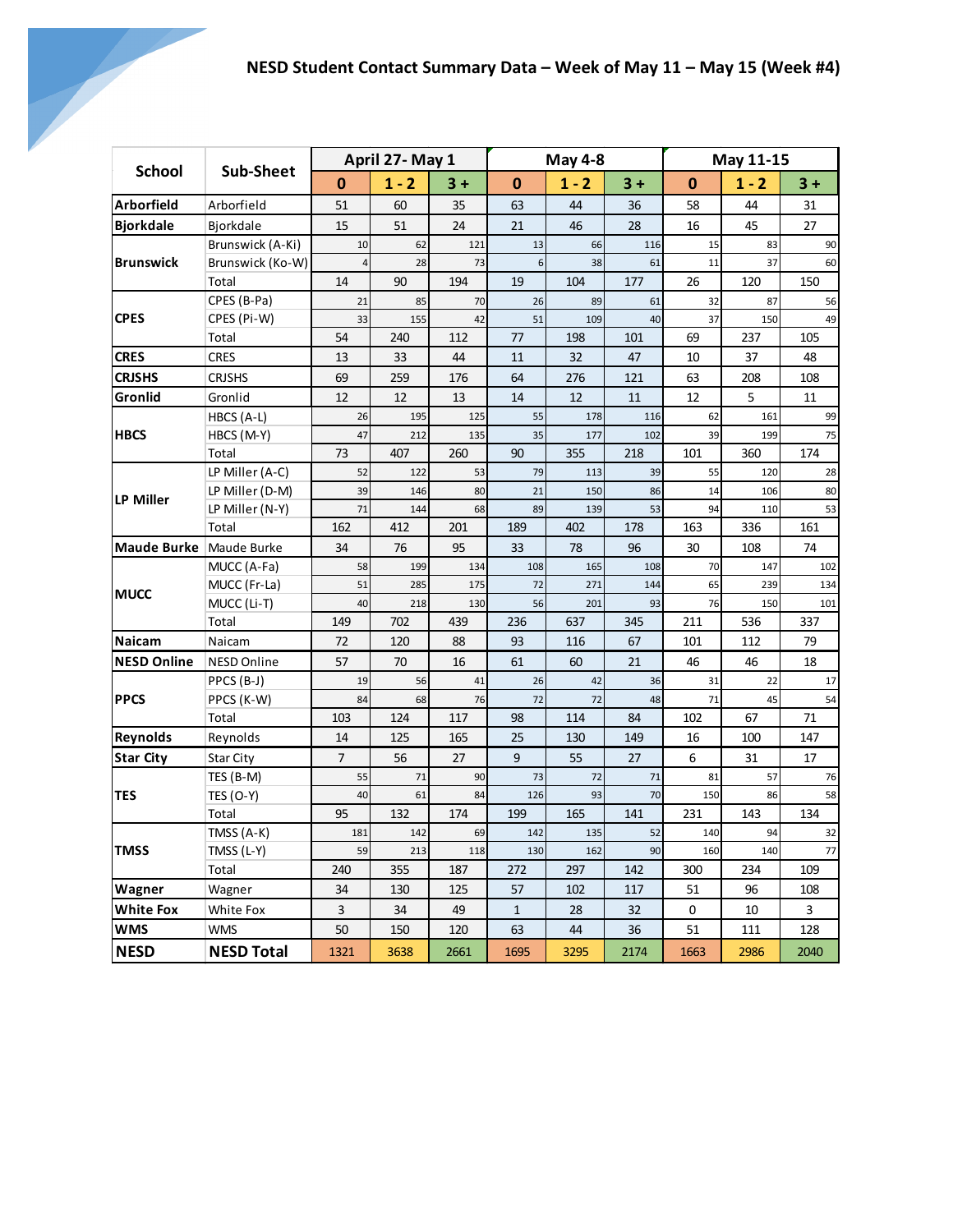

|              | April 20-2 April 27-MMay 4-8 |        |        | May 11-15 |
|--------------|------------------------------|--------|--------|-----------|
|              | 1333                         | 1321   | 1695   | 1663      |
| $1 - 2$      | 3825                         | 3638   | 3295   | 2986      |
| $3+$         | 2602                         | 2661   | 2174   | 2040      |
| <b>Total</b> | 7760                         | 7620   | 7164   | 6689      |
| Change       |                              | $-140$ | $-456$ | $-475$    |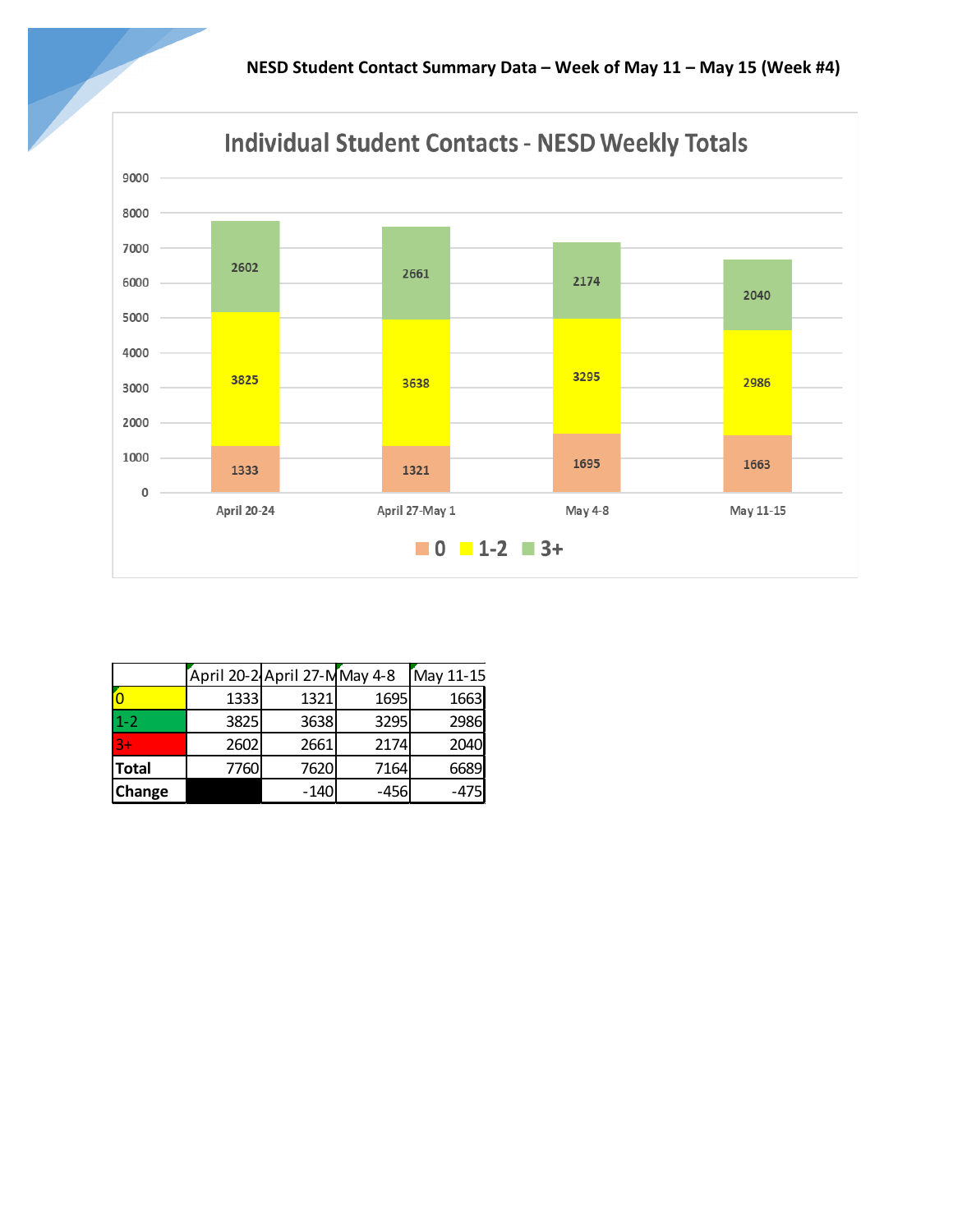

## **Meeting Date: May 26, 2020 Topic: COVID-19: Response to the Pandemic**

| <b>MEETING</b>                     | <b>AGENDA ITEM</b>                        | <b>INTENT</b>          |
|------------------------------------|-------------------------------------------|------------------------|
| $\boxtimes$ Board Meeting          | $\square$ New Business                    | ⊠Information           |
| $\boxtimes$ Committee of the Whole | $\boxtimes$ Board Strategic Direction     | $\boxtimes$ Decision   |
| $\Box$ Audit Committee Meeting     | $\boxtimes$ Monitoring or Reporting Items | $\boxtimes$ Discussion |
|                                    | $\Box$ Information Items                  |                        |
|                                    | $\Box$ Correspondence                     |                        |
|                                    |                                           |                        |

#### **BACKGROUND**

On March 11, 2020 the World Health Organization declared a world-wide pandemic. The North East School Division in consultation with the local Medical Health Officer began implementing measures prepare for the pandemic and to respond to the threat of community spread of the coronavirus. The business continuity plan was utilized to guide processes for emergency planning and response. The Director of Education implemented a process for operationalizing pandemic planning and responses.

On March 16, 2020 the Premier in consultation with the Chief Medical Officer of Saskatchewan issued a directive that classes be cancelled indefinitely and that schools should begin to wind down and close by the end of the day on Thursday March 19. A provincial Response Planning Team (RPT)was established to guide the Saskatchewan education sector though the pandemic. On March 18, the RPT made the decision to send all but essential staff home until March 30, 2020 and pause the education sector until a sector wide approach to education (supplemental learning) could be established. On May 7, 2020 the decision was made that students would not be returning to classes before the end of June and that supplemental (remote) learning would continue until the end of the school year.

#### **CURRENT STATUS**

The school division has developed a new policy for working in schools and division workplaces for May-June 2020.

The administration is recommending that the last day for supplemental learning support to students will be June 19, 2020 (June 12 for White Fox), and that school staff be re-deployed until the end of June to prepare for school reopening scenarios.

#### **RECOMMENDATION**

#### **Proposed Board Motion:**

That the Board of Education has reviewed the memorandums and directives provided by the Director of Education and has found them acceptable.

That the last instructional day for students on the 2019-2020 school year calendar shall be in shall be June 19, 2020 on the regular calendar and June 12 on the White Fox School Alternate Calendar.

| <b>PREPARED BY</b>                | <b>DATE</b>  | <b>ATTACHMENTS</b>                                                                                                                                                                          |
|-----------------------------------|--------------|---------------------------------------------------------------------------------------------------------------------------------------------------------------------------------------------|
| Don Rempel, Director of Education | May 21, 2020 | <b>NESD Working From School and Division Worksites</b><br>May-June 2020<br><b>Guidelines for Employees Returning to Work</b><br><b>Environments Working Guidelines for March 30-April 9</b> |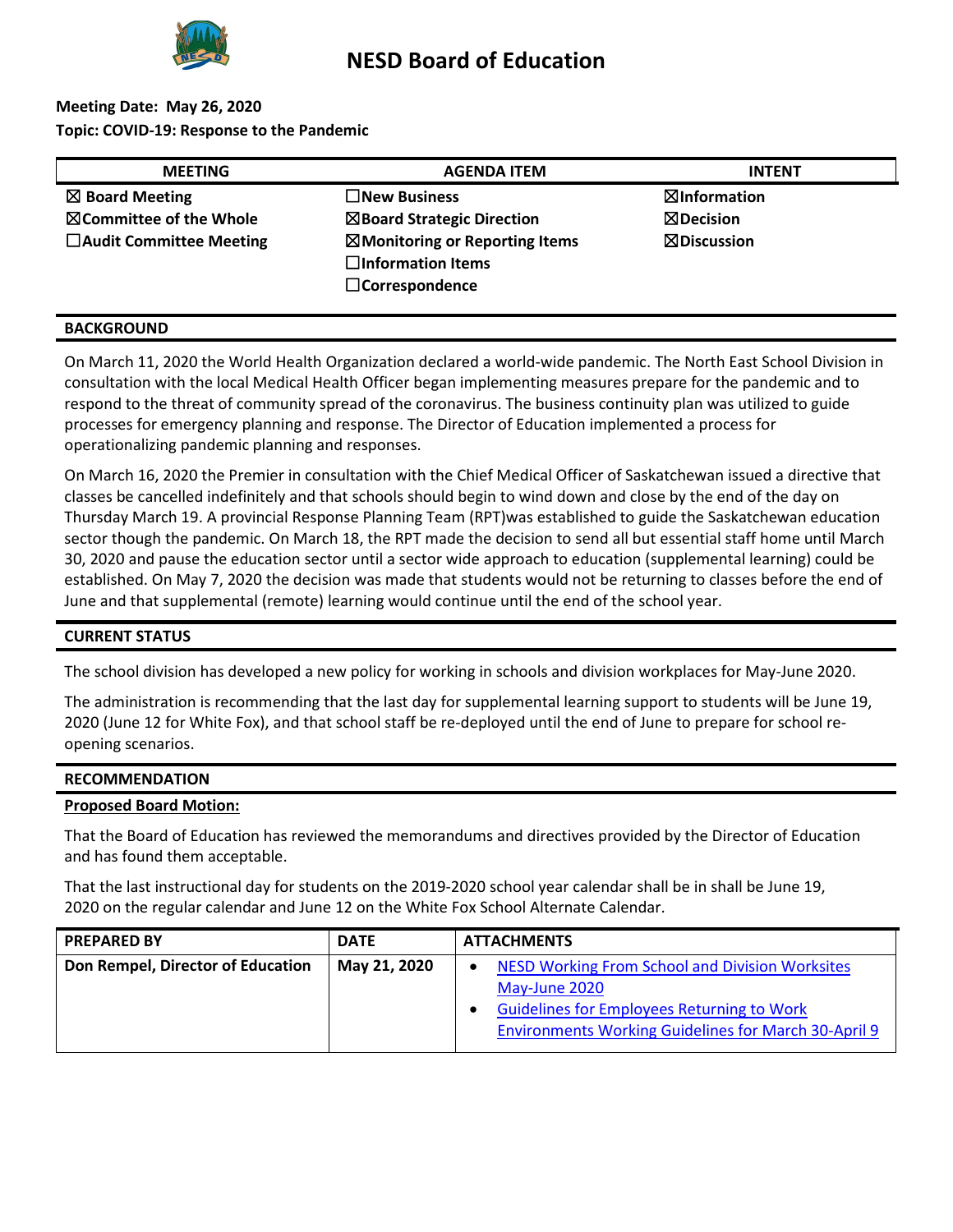

## **Meeting Date: May 26, 2020 Topic: Continuous Agenda Draft for the Board 2020-2021**

| <b>MEETING</b>                 | <b>AGENDA ITEM</b>                    | <b>INTENT</b>        |
|--------------------------------|---------------------------------------|----------------------|
| $\boxtimes$ Board Meeting      | $\Box$ New Business                   | $\Box$ Information   |
| $\Box$ Committee of the Whole  | $\boxtimes$ Board Strategic Direction | $\boxtimes$ Decision |
| $\Box$ Audit Committee Meeting | $\Box$ Monitoring or Reporting Items  | $\Box$ Discussion    |
|                                | $\Box$ Information Items              |                      |
|                                | $\Box$ Correspondence                 |                      |

#### **BACKGROUND**

Board Policy No. 115 provides that each year the Board establishes a continuous agenda which includes a timeline of:

- Planning discussions
- Decision items
- Monitoring reports
- Presentations and linkages

Monthly meeting agendas are established by the board chairperson in consultation with board members and administration.

## **CURRENT STATUS**

The attached draft of a continuous agenda is to be reviewed, discussed and developed by committee of the whole board. Given the uncertainty around the re-opening of schools and return of staff and students in the fall, an August board meeting should be added to finalize any operational details with the Board of Education. A final draft is presented for consideration, revision and adopted by the Board for today's business meeting or for the June 16, 2020 business meeting.

#### **RECOMMENDATION**

That the Board approves that on Tuesday, August 25, 2020 a Committee of the Whole meeting be held at 12:00 pm and a Regular Meeting of the Board be held at 2:00 pm.

That the Continuous Agenda of the Board of Education 2020-2021 be adopted.

| <b>PREPARED BY</b>                | <b>DATE</b>  | <b>ATTACHMENTS</b>                       |
|-----------------------------------|--------------|------------------------------------------|
| Don Rempel, Director of Education | May 20, 2020 | Continuous Agenda of the Board 2020-2021 |